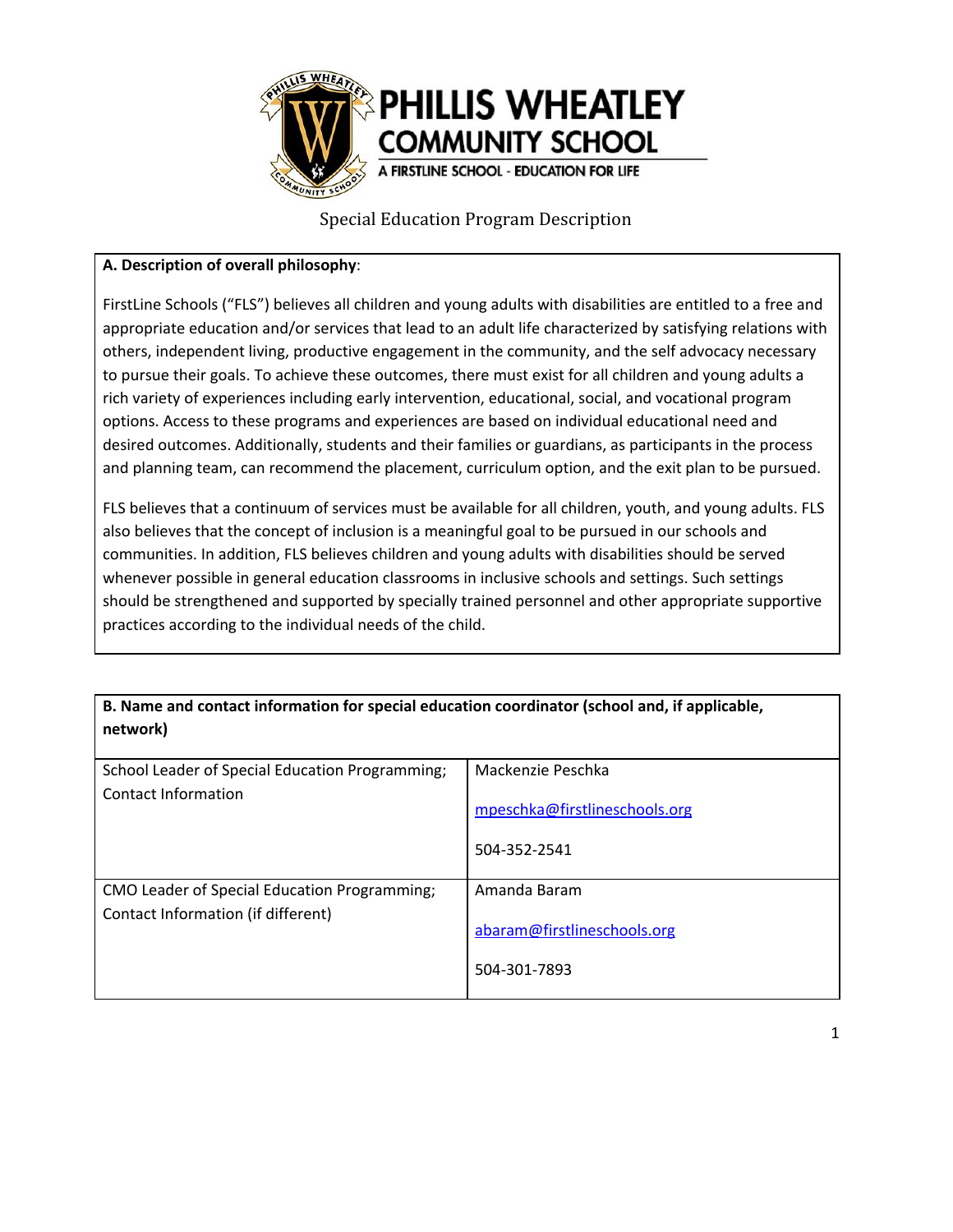

| <b>C. Data Snapshots</b>                          |       |
|---------------------------------------------------|-------|
| 2019-2020 enrollment rate of students with        | 12%   |
| disabilities served by the school                 |       |
| 2018-2019 in school and out of school suspension  | 17.7% |
| rate of students with disabilities served by the  |       |
| school                                            |       |
| 2018-2019 number of students with disabilities    |       |
| who are removed for disciplinary reasons for more |       |
| than 10 school days in one academic year          |       |
|                                                   |       |

| D. Description of how pupil appraisal, special education, and related services are provided by the<br>school |                                                                                                                                                                                                                                                                                                                                                      |  |
|--------------------------------------------------------------------------------------------------------------|------------------------------------------------------------------------------------------------------------------------------------------------------------------------------------------------------------------------------------------------------------------------------------------------------------------------------------------------------|--|
| Appraisal/Evaluation                                                                                         |                                                                                                                                                                                                                                                                                                                                                      |  |
| Main point of contact if a<br>parent would like to<br>request an evaluation                                  | Lauren Traub<br>ltraub@firstlineschools.org<br>504-373-6205                                                                                                                                                                                                                                                                                          |  |
| Response to Intervention<br>Overview -                                                                       | Examples of universal screeners: MAP, ISTEEP, STEP, aimsWEB, piloting<br>DESSA and DESSA mini (behavior), additional screening tools include<br><b>Conner's Rating Scales and BASC</b><br>Examples of reading interventions: CSR, Lexia, Lindamood Bell, Mondo<br>Examples of math interventions: Do The Math, Think Through Math, ST<br><b>Math</b> |  |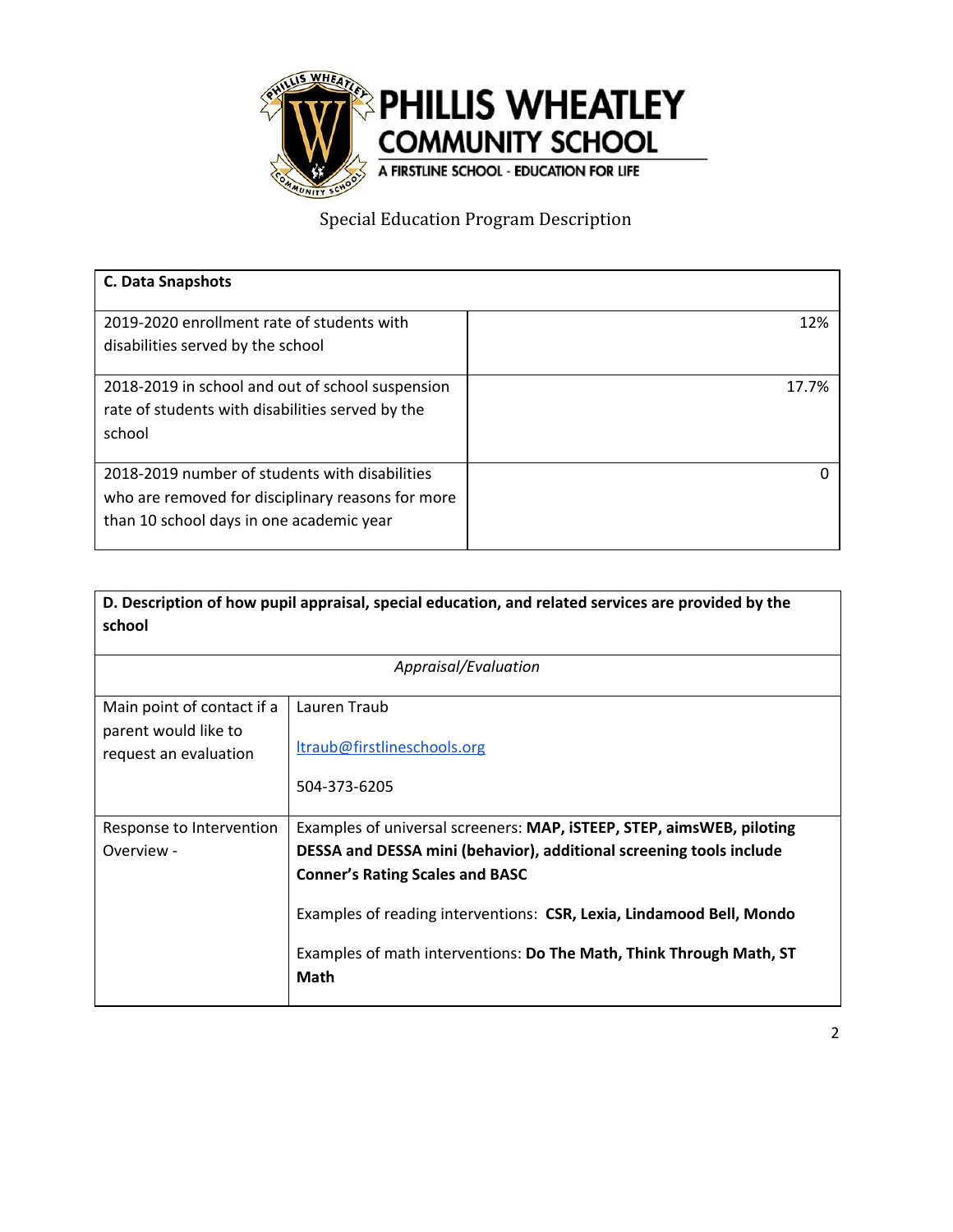

|                              | Examples of behavior interventions: contracts, Check In/Out, therapeutic                                                                                  |  |  |
|------------------------------|-----------------------------------------------------------------------------------------------------------------------------------------------------------|--|--|
|                              | counseling, FBA/BIP                                                                                                                                       |  |  |
| <b>School Building Level</b> | Members of the SBLC team: Parent, SBLC Chair, School Social Worker,                                                                                       |  |  |
| Committee (SBLC) -           | Pupil Appraisal Representative, SLP, Regular Education Teacher, SPED,                                                                                     |  |  |
|                              | Teacher, Interventionist, Instructional Coach, Principal/designee.                                                                                        |  |  |
|                              | Example engagements with parents: Obtain permission to conduct                                                                                            |  |  |
|                              | additional screenings, explain screening data, invite to meeting, explain<br>beneficial options for the student, obtain permission for evaluation, invite |  |  |
|                              | and encourage attendance/involvement.                                                                                                                     |  |  |
|                              | Example decisions that the SBLC can make are:                                                                                                             |  |  |
|                              | 1. Conduct no further action at this time.                                                                                                                |  |  |
|                              | 2. Continue current intervention and progress monitoring through the RTI<br>process.                                                                      |  |  |
|                              | 3. Conduct additional interventions through the RTI process.                                                                                              |  |  |
|                              | 4. Refer the student to the appropriate committee to conduct a Section<br>504 evaluation.                                                                 |  |  |
|                              | 5. Refer the student to pupil appraisal personnel for support services.                                                                                   |  |  |
|                              | 6. Refer the student to pupil appraisal personnel for an individual                                                                                       |  |  |
|                              | evaluation if an exceptionality is suspected.                                                                                                             |  |  |
| Appraisal Team -             | Members of appraisal team: Educational Diagnostician, Certified School                                                                                    |  |  |
|                              | Psychologist, Speech/Language Pathologist, Qualified School Social<br>Worker, School Nurse, O. T., P. T., Audiologist, APE teacher                        |  |  |
|                              | Example engagements with parents: Obtain parental consent to evaluate,                                                                                    |  |  |
|                              | Interpret/Disseminate the findings of an evaluation, Parental interviews                                                                                  |  |  |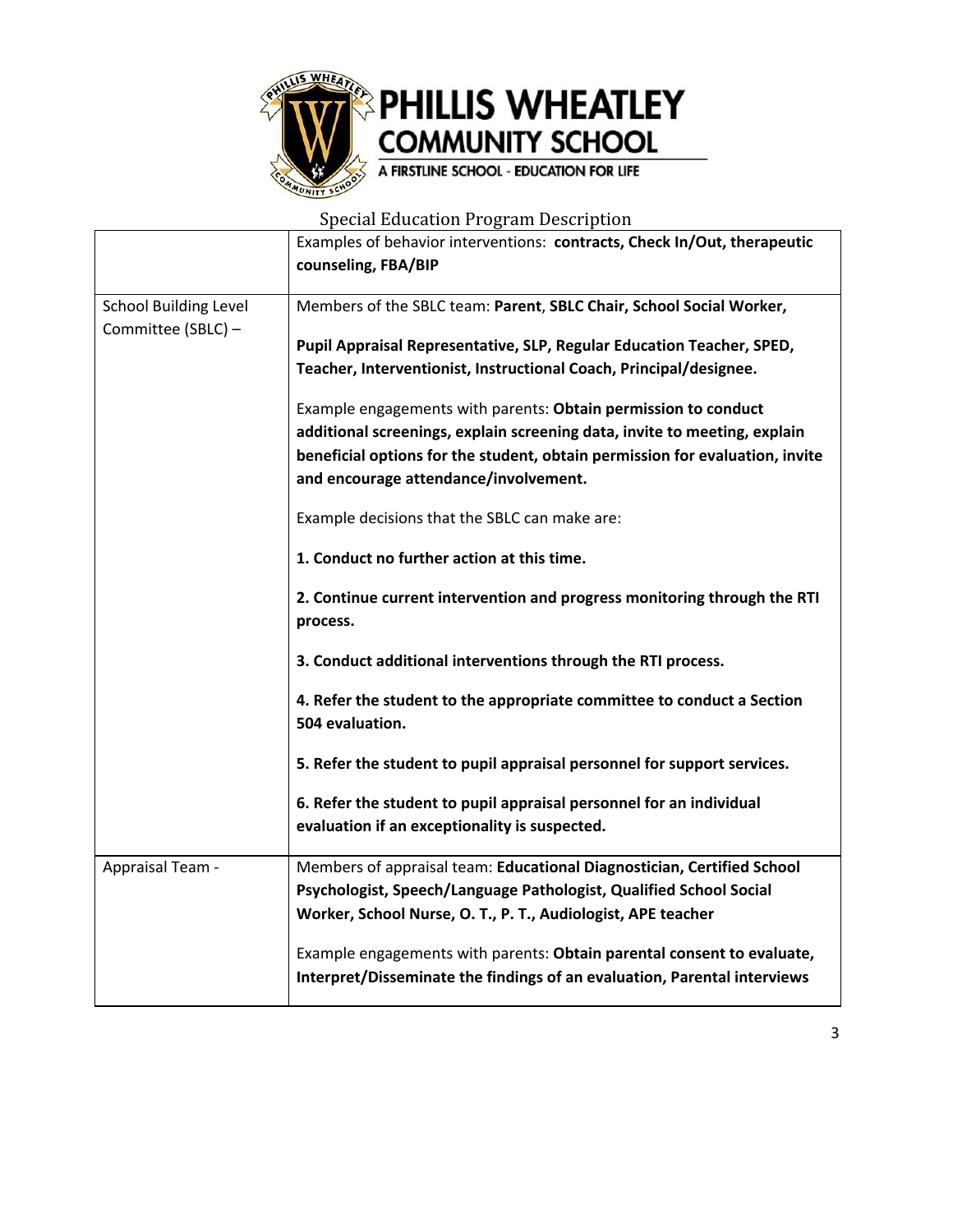

|                                                      | Example decisions appraisal team can make: Determine Eligibility,<br>Determine non-eligibility of student, Determine current special instruction<br>and related services needs.                                                                                                                                                                                                                                                                                                   |
|------------------------------------------------------|-----------------------------------------------------------------------------------------------------------------------------------------------------------------------------------------------------------------------------------------------------------------------------------------------------------------------------------------------------------------------------------------------------------------------------------------------------------------------------------|
|                                                      | Instructional and Related Services Provision and Staffing                                                                                                                                                                                                                                                                                                                                                                                                                         |
|                                                      |                                                                                                                                                                                                                                                                                                                                                                                                                                                                                   |
| Specialized Instruction -                            | # Special Education Teachers: 10                                                                                                                                                                                                                                                                                                                                                                                                                                                  |
|                                                      | # Paraprofessionals: 7                                                                                                                                                                                                                                                                                                                                                                                                                                                            |
|                                                      | # Academic Interventionists: 0                                                                                                                                                                                                                                                                                                                                                                                                                                                    |
|                                                      | Examples of curricula: Unique Learning System [primarily students<br>addressing the Louisiana Extended Standards], Vizzle [primarily students<br>with Autism Spectrum Disorders], therapeutic gardening and sensory<br>supports [primarily for students with sensory-related needs or<br>behavioral/emotional support needs], behavior support classes, art therapy<br>supports, social skills support curricula and group therapies, life skills and<br>community based learning |
| Speech/language -                                    | # On staff or contracted from external provider: 2 full time SLPs                                                                                                                                                                                                                                                                                                                                                                                                                 |
|                                                      | If not currently providing service, plan to deliver service in future:                                                                                                                                                                                                                                                                                                                                                                                                            |
| Audiology                                            | # On staff or contracted from external provider: Currently contract with<br>local agency, as needed                                                                                                                                                                                                                                                                                                                                                                               |
|                                                      | If not currently providing service, plan to deliver service in future:                                                                                                                                                                                                                                                                                                                                                                                                            |
| Counseling (mental<br>health and other<br>therapies) | # On staff or contracted from external provider: 2 staff members contracted<br>through Communities in Schools                                                                                                                                                                                                                                                                                                                                                                     |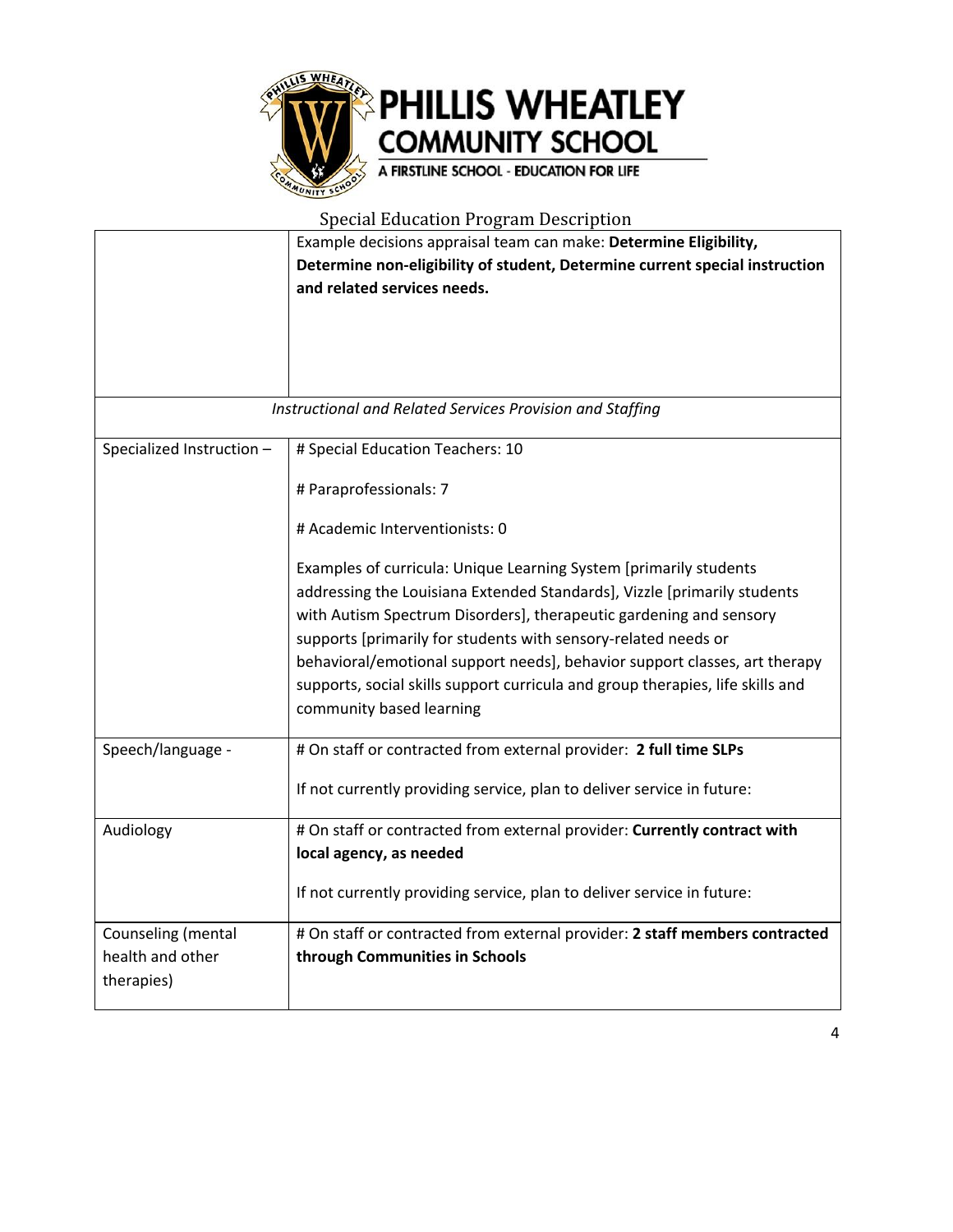

|                                                                                                | If not currently providing service, plan to deliver service in future:                                                                                                                                                                                                                                                                                                                                                                                                                                                             |
|------------------------------------------------------------------------------------------------|------------------------------------------------------------------------------------------------------------------------------------------------------------------------------------------------------------------------------------------------------------------------------------------------------------------------------------------------------------------------------------------------------------------------------------------------------------------------------------------------------------------------------------|
| Occupational therapy                                                                           | # On staff or contracted from external provider: Currently contract with<br>local multi-service agency<br>If not currently providing service, plan to deliver service in future:                                                                                                                                                                                                                                                                                                                                                   |
| Physical therapy                                                                               | # On staff or contracted from external provider: Currently contract with<br>local multi-service agency<br>If not currently providing service, plan to deliver service in future:                                                                                                                                                                                                                                                                                                                                                   |
| Health/Nursing services                                                                        | # On staff or contracted from external provider: 1 school based nurse<br>If not currently providing service, plan to deliver service in future:                                                                                                                                                                                                                                                                                                                                                                                    |
| Orientation and mobility<br>services and accessibility<br>(including interpreting<br>services) | Describe accessibility accommodations are available to students:<br>Students receive instruction and equipment in accordance with their IEP,<br>facility and service accommodations (such as use or installation of ramps,<br>elevators, hand rails, lifts, etc). Interpreting services provided by<br>contracted agency in accordance with student IEP.<br># On staff or contracted from external provider: contract with local<br>multi-service agency<br>If not currently providing service, plan to deliver service in future: |
| Adaptive physical<br>education                                                                 | # On staff or contracted from external provider: 1 APE teacher shared<br>across network<br>If not currently providing service, plan to deliver service in future:                                                                                                                                                                                                                                                                                                                                                                  |
| Specialized<br>Transportation                                                                  | Methods of transportation: Children with disabilities are provided<br>transportation based on the needs outlined in their IEP. Types of<br>transportation include door-to-door, wheelchair capable vehicles, van<br>service, with monitors and medically trained monitors.                                                                                                                                                                                                                                                         |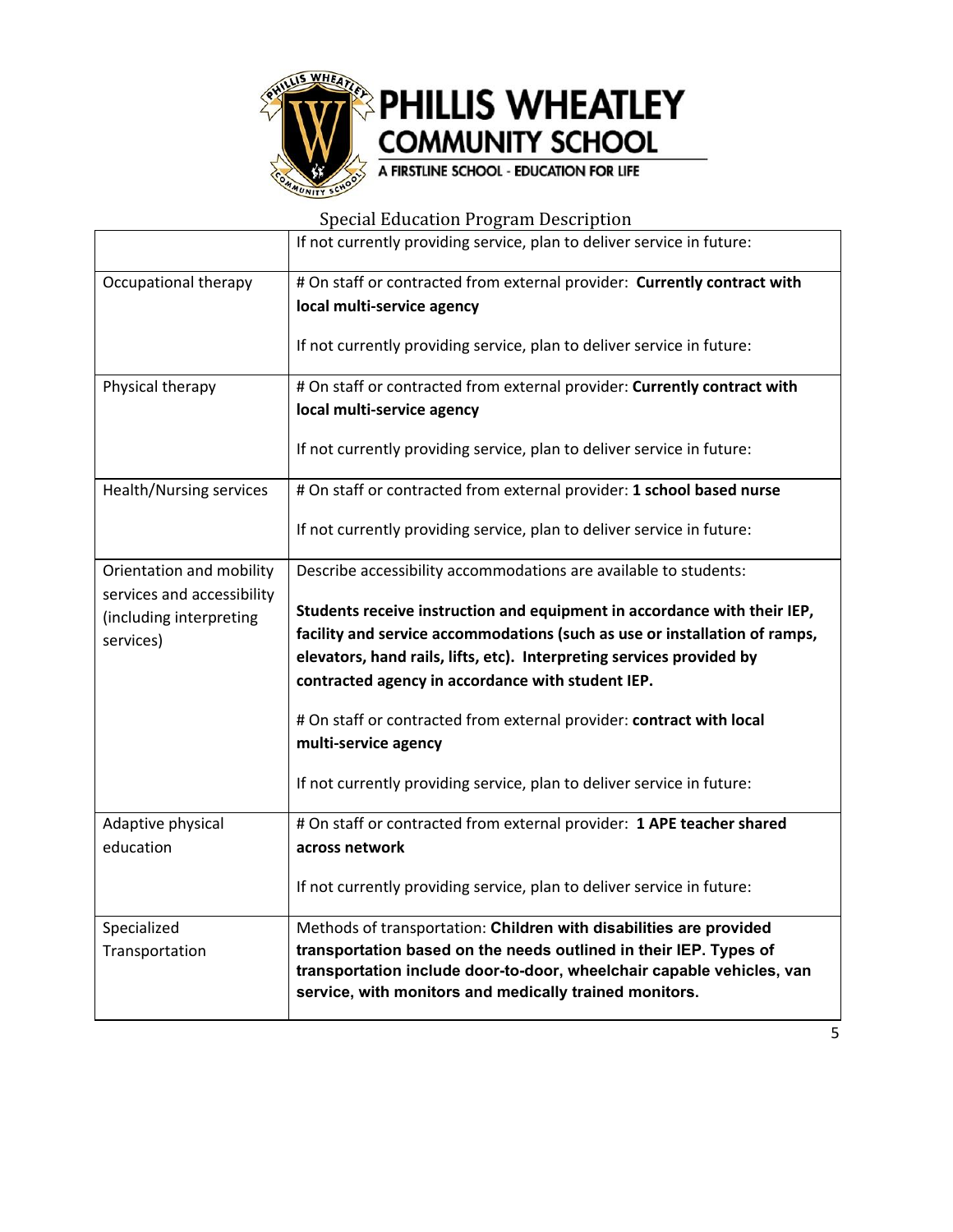

|                        | If not currently providing service, plan to deliver service in future:                                                         |
|------------------------|--------------------------------------------------------------------------------------------------------------------------------|
| - Assistive Technology | Examples of supports: Accessible core and core Instructional materials -<br>textbooks, Braille, digital media, audio material. |

| E. Description of how the school plans to provide the continuum of special education placements for<br>students whose IEP placement is outside of the regular education setting |                                                                                                                                                                                                                                                                             |                                                                                                                                                                                                                                           |                                                                                                                                                                                                                             |
|---------------------------------------------------------------------------------------------------------------------------------------------------------------------------------|-----------------------------------------------------------------------------------------------------------------------------------------------------------------------------------------------------------------------------------------------------------------------------|-------------------------------------------------------------------------------------------------------------------------------------------------------------------------------------------------------------------------------------------|-----------------------------------------------------------------------------------------------------------------------------------------------------------------------------------------------------------------------------|
|                                                                                                                                                                                 |                                                                                                                                                                                                                                                                             | School-based Supports (in-school)                                                                                                                                                                                                         |                                                                                                                                                                                                                             |
|                                                                                                                                                                                 | <b>Description of Supports</b><br>within Inclusion                                                                                                                                                                                                                          | <b>Description of Supports</b><br>within Resource                                                                                                                                                                                         | <b>Description of Supports</b><br>within Self-Contained                                                                                                                                                                     |
| $PK - 5$                                                                                                                                                                        | Co-teaching and/or<br>consultation with general<br>education teachers in<br>supported blocks by a certified<br>special education teacher,<br>paraprofessional, with services<br>provided by related service<br>providers in a variety of<br>settings as outlined in the IEP | Pull outs in supported blocks<br>by a certified special education<br>teacher(s), support from<br>paraprofessionals with<br>services provided by related<br>service providers in a variety<br>of settings as outlined in the<br><b>IEP</b> | Dedicated classroom(s)<br>staffed by certified special<br>education teacher and<br>paraprofessionals with<br>services provided by related<br>service providers in a variety<br>of settings as outlined in the<br><b>IEP</b> |
| $6 - 8$                                                                                                                                                                         | Co-teaching and/or<br>consultation with general<br>education teachers in<br>supported blocks by a certified<br>special education teacher,<br>paraprofessional, with services<br>provided by related service<br>providers in a variety of<br>settings as outlined in the IEP | Pull outs in supported blocks<br>by a certified special education<br>teacher(s), support from<br>paraprofessionals with<br>services provided by related<br>service providers in a variety<br>of settings as outlined in the<br><b>IEP</b> | Dedicated classroom(s)<br>staffed by certified special<br>education teacher and<br>paraprofessionals with<br>services provided by related<br>service providers in a variety<br>of settings as outlined in the<br><b>IEP</b> |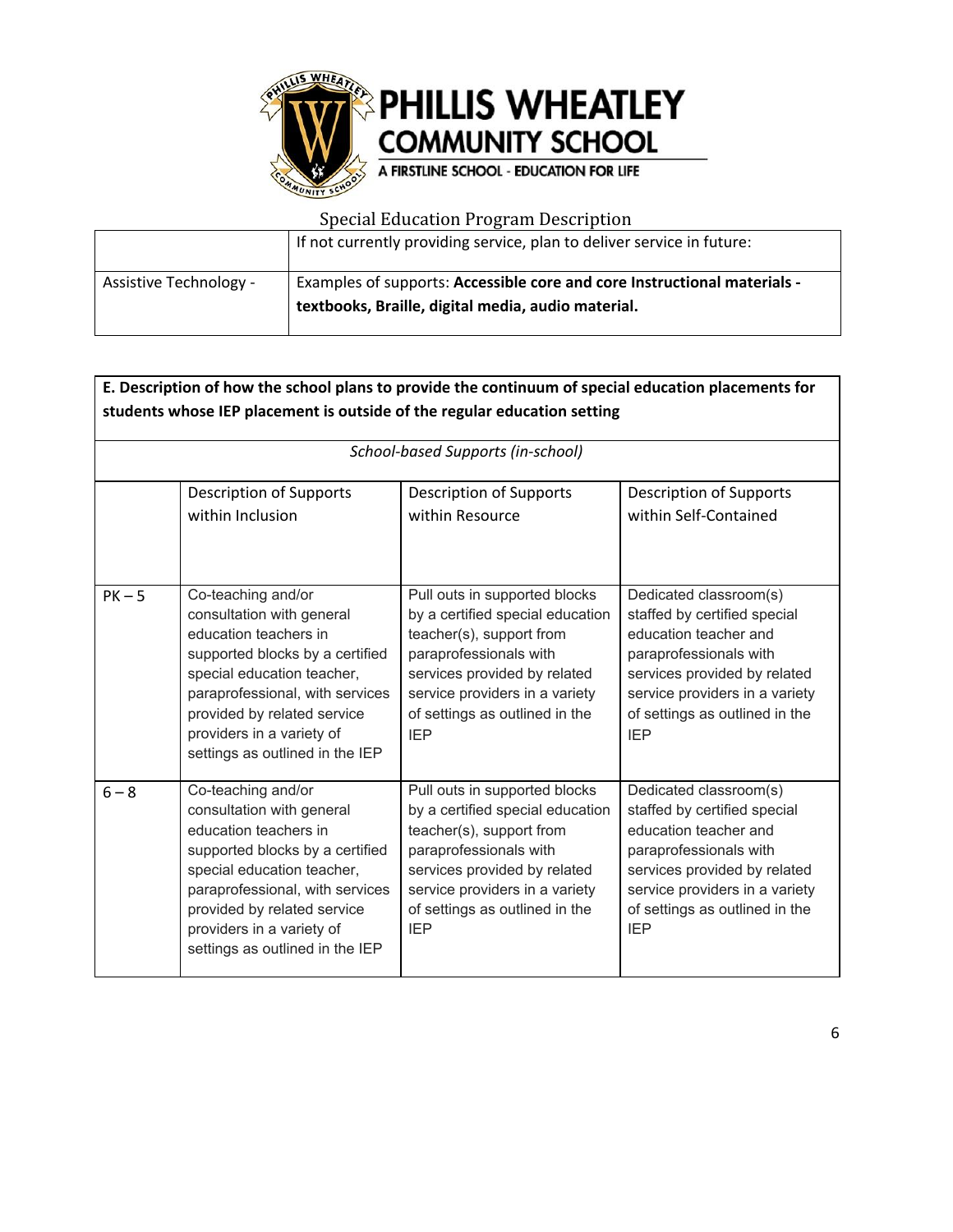

| Description of<br>extended school year    | Identification: Personnel utilize screening criteria in accordance with<br>Bulletin 1530 Section 705 and develop ESY IEPs ensuring students with                                                                                                                                                                          |  |  |
|-------------------------------------------|---------------------------------------------------------------------------------------------------------------------------------------------------------------------------------------------------------------------------------------------------------------------------------------------------------------------------|--|--|
| services:                                 | disabilities receive a continuum of appropriate educational and related<br>services based on the individually identified needs of the student.                                                                                                                                                                            |  |  |
|                                           | Delivery: Beyond the normal school year of the LEA and at no cost to the<br>parents of the student                                                                                                                                                                                                                        |  |  |
| Description of<br>specialized program(s): | Phillis Wheatley Community School is a host for Specialized Programming for<br>students with cognitive impairments grades 3rd - 8th. This program is called<br>Discovery Plus.                                                                                                                                            |  |  |
|                                           | Criteria for participation: Students in 3rd - 8th grade whose cognitive<br>functioning is 2.3 or more standard deviations below the mean plus a need<br>for services in two or more of these areas: Life Skills (e.g. toileting, play, social<br>communication, feeding, etc.), Speech & Language, OT, Motor (PT and APE) |  |  |
|                                           | Delivery: all supports will be delivered in accordance with the Least<br>Restrictive Environment identified by the student's IEP by specialized<br>providers                                                                                                                                                              |  |  |
|                                           | Community-based Supports (out-of-school)                                                                                                                                                                                                                                                                                  |  |  |
| Key Partnerships -                        | Partner and services provided: Communities in Schools, Center for<br>Resilience, ReNEW Therapeutic Program, Boys Town, City Year, Families<br>Helping Families, Youth Run-NOLA, Edible School Yard, Daughters of<br>Charity                                                                                               |  |  |